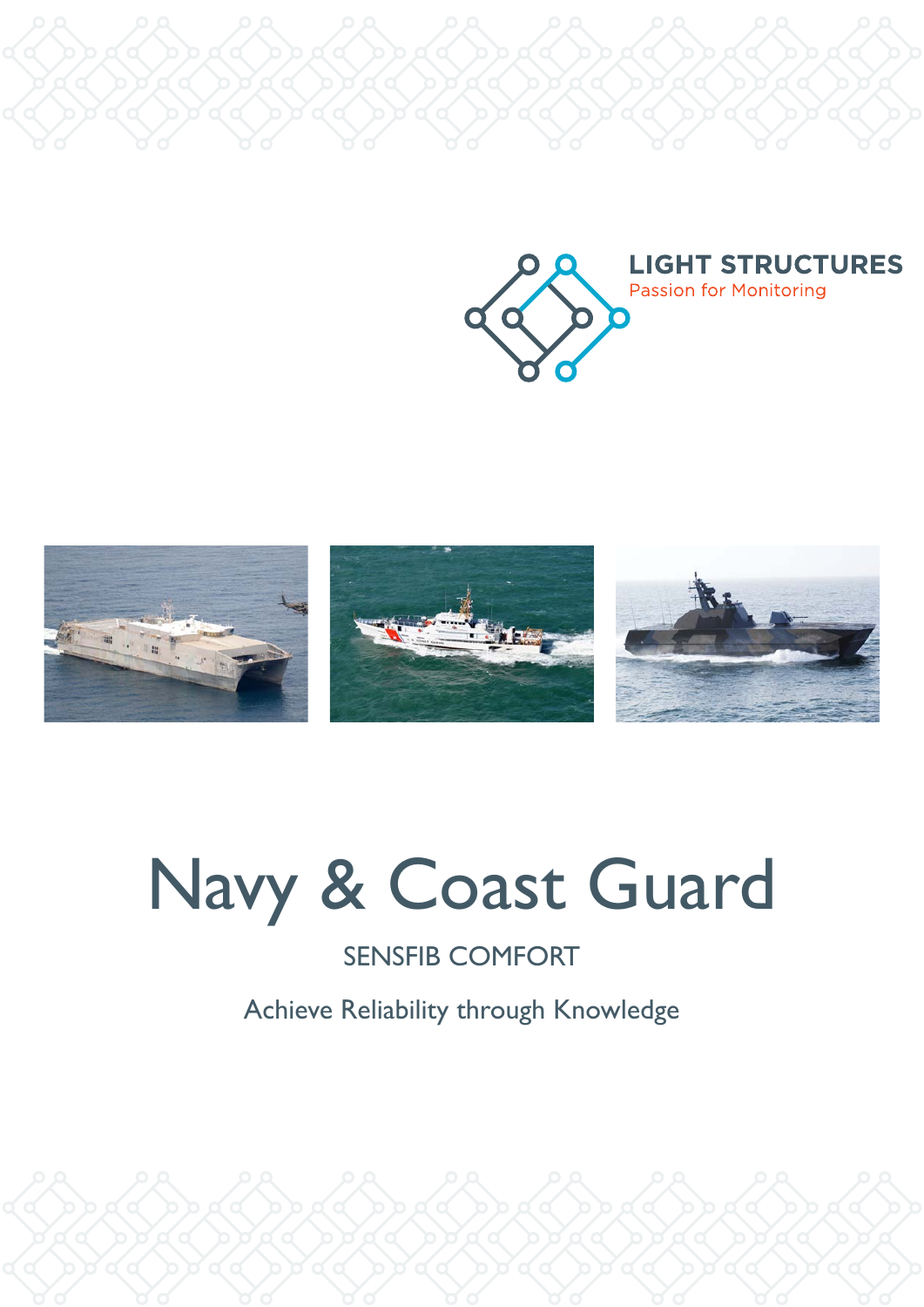

## CENICEIR CONFORT  $K_{\text{eff}}$ SENSFIB COMFORT

Every Navy and Coast Guard vessel operator has their crew's comfort as a top priority. One of the most ɽɨƃȶɰȈɽɰƃɰƺɁȴǹɁɨɽƃƹȢljƃɰɥɁɰɰȈƹȢljӝěȃljɰɁȢʍɽȈɁȶȈɰɰƺƃȢljƃƹȢljǹɨɁȴɰȃɁɨɽӸȃƃʍȢǹljɨɨȈljɰɽɁɽȃljȢƃɨǼljɰɽ common and dreaded problems on board ships is high levels of vibration. The two most noticeable consequences of these vibrations are hull structure fatigue and crew discomfort. Discomfort is mainly caused by motion sickness/ sea sickness and/or human fatigue due to vibrations. ǁȈɰƺɁȴǹɁɨɽʍɰȈȶǼɰɽƃɽljӸɁǹӸɽȃljӸƃɨɽȴljɽȃɁǁɰӝ

the navigators in making transits as comfortable as possible. The solution relies on measuring the motions and accelerations the crew experiences at different locations in the vessel, while calculating (VDV-Vibration Dose Value) the risk of increased crew fatigue and discomfort using state-of-the-art methods. The solution is scalable from smaller patrol vessels to the largest navy ships. The increasing level of activity at sea globally, increases the risk for missions encountering demanding weather conditions. Light Structures is proud to introduce SENSFIB COMFORT, a monitoring and guidance solution to support

With SENSFIB COMFORT, the operator will gain support to choose the best speed and heading for the least discomfort and occurence of human fatigue. When discomfort is unavoidable, the crew can be given the headsup that they are in for a rougher ride.

SENSFIB COMFORT can be combined with other monitoring solutions from Light Structures, such as SENSFIB<br>FILLE SENSFIB ICE and SENSFIB CLOBAL FORCES W , and the community control control control control control control control control control control control control control control control control control control control control control control control control control HULL, SENSFIB ICE and SENSFIB GLOBAL FORCES.



## **version Comfort Monitoring ENSINGLES PRESERVING**

- **b** improved crew comfort
- **ENGLEY III is a Dynamic operator guidance** 
	- o Balance speed vs comfort during missions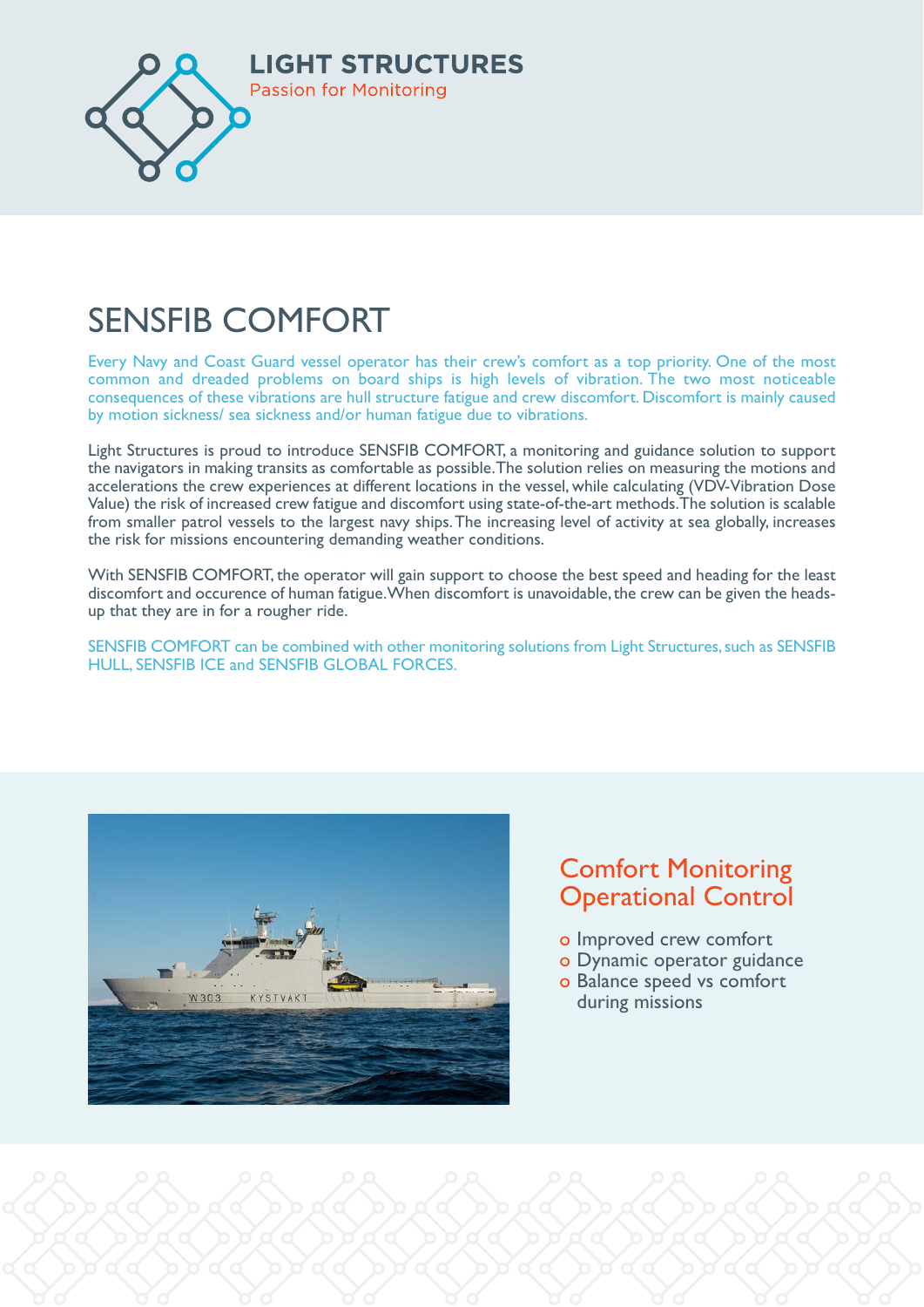

## $\Gamma$ <sup> $\alpha$ </sup>  $\beta$   $\beta$   $\gamma$  $\blacksquare$ Effects of vibration

What are the health effects of exposure to vibrations?

There are 2 types of vibrations that are important to monitor in relation to Human Fatigue and health impacts; Whole Body Vibration (WBV) and Hand-Arm Vibration (HAV) and the South extends the View of the South extends the Vi

WHOLE BODY VIBRATION (WBV) due to less successful design and/or maintained vessels, platforms or machinery might cause health effects such as:

- $\checkmark$  lower back pain (damage to vertebrae and discs, ligaments loosened from shaking) **<del></del>** motion sickness<br>
<del>■</del>
	-
- <del>✓</del> bone damage  $\Box$  $\overline{\phantom{a}}$  bone damage
- $$  $\checkmark$  varicose veins/heart conditions (variation in blood pressure from vibration)
- $\blacktriangledown$  stomach and digestive conditions  $\checkmark$  stomach and digestive conditions
	- $\checkmark$  respiratory, endocrine and metabolic changes
	- $\vee$  impairment of vision, balance or both
- $\checkmark$  reproductive organ damage  $\checkmark$  reproductive organ damage  $\blacksquare$

The longer a worker is exposed to WBV, the greater the risk of health effects and muscular disorders.



# **Fiber optic monitoring**

- **o Fibers not responsive to external** disruptions
- Ɂ AʰȶƃȴȈƺɁɥljɨƃɽɁɨǼʍȈǁƃȶƺlj o High reliability and stability
- **o Excellent long-term accuracy**
- **External in the Second State of No annual recalibration required**
- **o** Flexibility in positioning: Small size, low weight and high IP grade